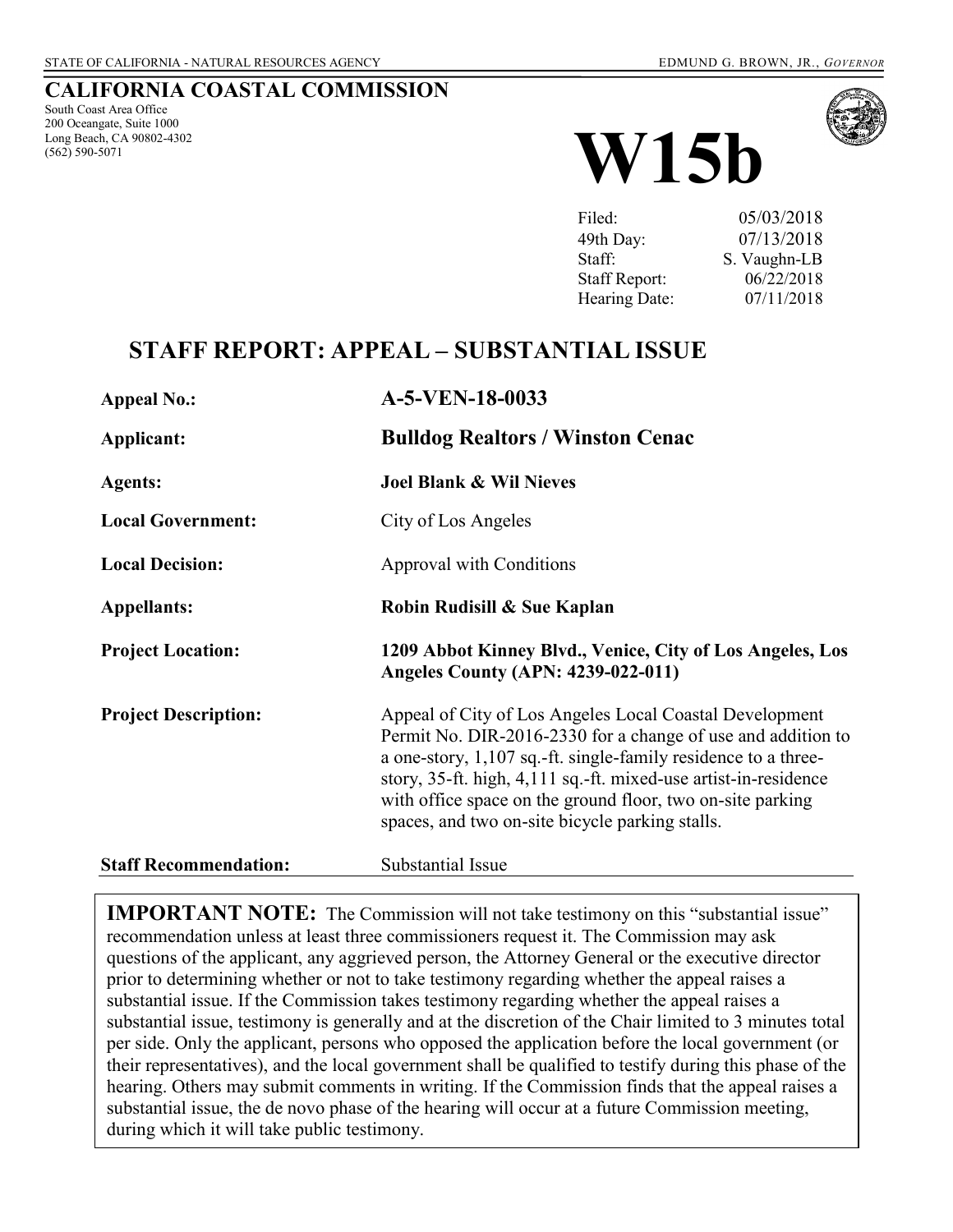## **SUMMARY OF STAFF RECOMMENDATION**

The staff recommends that the Commission determine that a **substantial issue exists** with respect to the grounds on which Appeal A-5-VEN-18-0033 has been filed because the locally approved development is not consistent with the public access provisions of Chapter 3 of the Coastal Act or the land use designation and parking standards set forth in the certified Venice Land Use Plan (LUP). The City approved a change in use of an existing structure from Residential to an Artist-in-Residence along with an interior remodel and addition. The certified LUP stipulates that Artist-in-Residence uses cannot include sales; it also requires two on-site parking spaces for structures designated as Artist-in-Residence. The applicant has indicated that part of the structure would be used to support an existing real estate business. Real estate businesses are typically associated with the sale of real estate. As such, the City should have designated the proposed development as a mixed-use Residential/Commercial structure not Artist-in-Residence. If the City had used the correct designation, the proposed development would require significantly more on-site parking spaces than the two on-site spaces proposed by the applicant and approved by the City. The project is located within the Beach Impact Zone designated by the certified LUP.

For the reason described above, the appeal raises a substantial issue as to conformity with the Chapter 3 policies of the Coastal Act.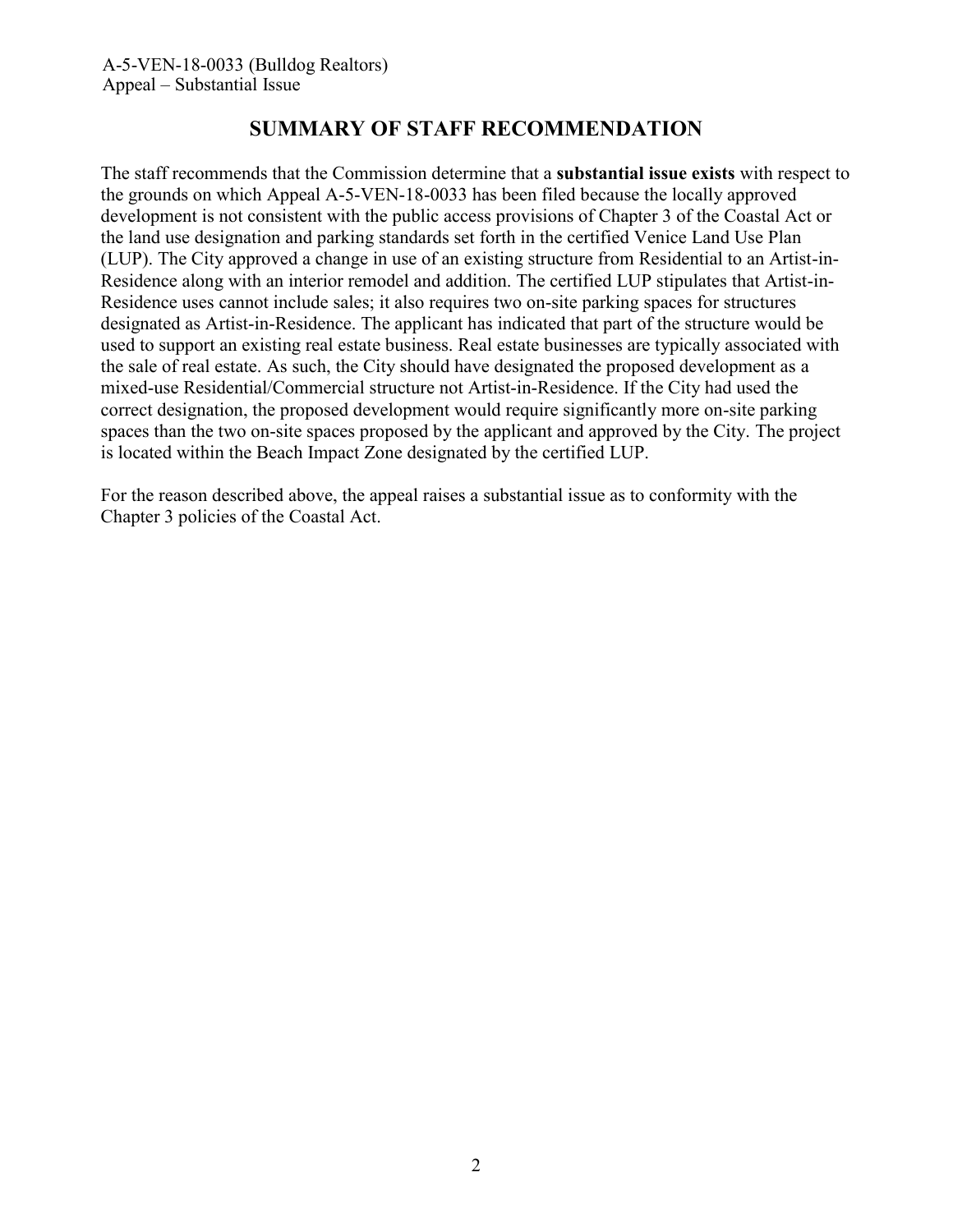# **TABLE OF CONTENTS**

<span id="page-2-0"></span>

## **APPENDICES**

Appendix A - Substantive File Documents

### **[EXHIBITS](https://documents.coastal.ca.gov/reports/2017/8/w12a/w12a-8-2017-exhibits.pdf)**

Exhibit 1 – [Project Location](https://documents.coastal.ca.gov/reports/2017/8/w12a/w12a-8-2017-exhibits.pdf) [Exhibit 2 – Local CDP No. D](https://documents.coastal.ca.gov/reports/2017/8/w12a/w12a-8-2017-exhibits.pdf)IR 2016-2330 Exhibit 3 – [City-Approved](https://documents.coastal.ca.gov/reports/2017/8/w12a/w12a-8-2017-exhibits.pdf) Plans [Exhibit 4 –](https://documents.coastal.ca.gov/reports/2017/8/w12a/w12a-8-2017-exhibits.pdf) Appeal Exhibit 5 – Applicant's Response to Appeal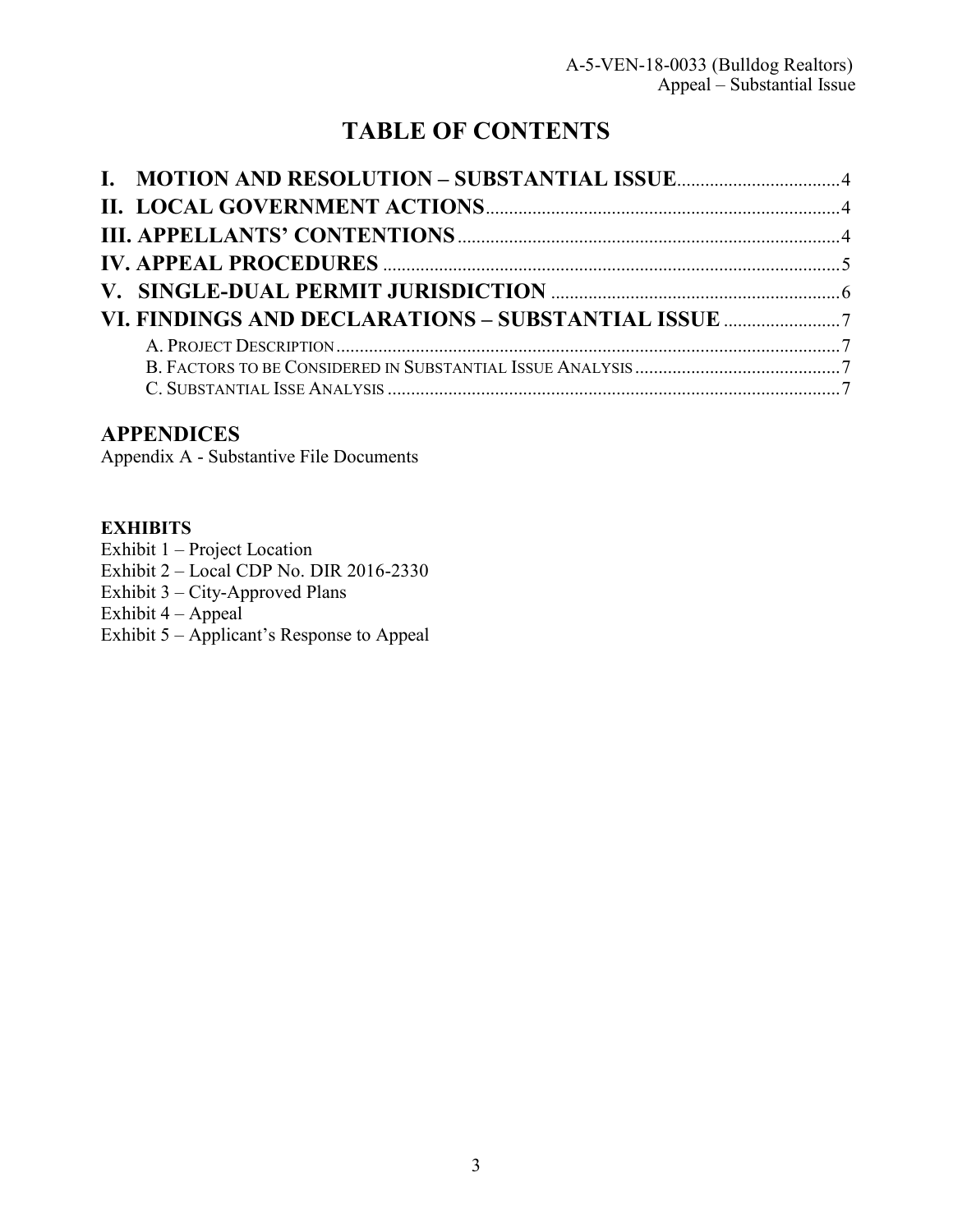## **I. MOTION AND RESOLUTION – SUBSTANTIAL ISSUE**

**MOTION:** *I move that the Commission determine that Appeal No. A-5-VEN-18-0033 raises NO Substantial Issue with respect to the grounds on which the appeal has been filed under § 30602 of the Coastal Act.*

Staff recommends a **NO** vote. Failure of this motion will result in a de novo hearing on the application, and adoption of the following resolution and findings. Passage of this motion will result in a finding of No Substantial Issue and the local action will become final and effective. The motion passes only by an affirmative vote of the majority of the appointed Commissioners present.

### **RESOLUTION:**

*The Commission hereby finds that Appeal No. A-5-VEN-18-0033 presents A SUBSTANTIAL ISSUE with respect to the grounds on which the appeal has been filed under § 30602 of the Coastal Act regarding consistency with Chapter 3 policies of the Coastal Act*.

## <span id="page-3-0"></span>**II. LOCAL GOVERNMENT ACTION**

On July 1, 2016, the City of Los Angeles, Department of City Planning accepted local coastal development permit (CDP) application DIR-2016-2330 from Winston Cenac of Bulldog Realtors. The applicant requested a change of use of a one-story, 1,107 sq.-ft. residence to an artist-inresidence with a 366 sq.-ft. addition on the ground floor, a new second and third story, resulting in a three-story, 4,111 sq.-ft. artist-in-residence with two on-site parking spaces. On September 18, 2017, the City Planning Commission held a public hearing for the proposed project. On January 4, 2018, the City of Los Angeles Director of City Planning issued a determination letter approving the local CDP **[\(Exhibit 2\)](https://documents.coastal.ca.gov/reports/2017/7/W15b/W15b-7-2017-exhibits.pdf)**. On January 19, 2018, Robin Rudisill and Sue Kaplan filed a local appeal to the West Los Angeles Area Planning Commission (WLAAPC) in opposition of the local CDP. The local appeal was denied by the WLAAPC on March 21, 2018 and the local CDP received final approval from the WLAAPC on April 3, 2018 **[\(Exhibit 2\)](https://documents.coastal.ca.gov/reports/2017/7/W15b/W15b-7-2017-exhibits.pdf)**.

The City's Notice of Final Local Action for the Local CDP was received in the Coastal Commission's Long Beach Office on April 5, 2018, and the Coastal Commission's required twenty working-day appeal period was established. On May 3, 2018 one appeal of the local CDP was received by the Commission's South Coast District Office **[\(Exhibit 4\)](https://documents.coastal.ca.gov/reports/2017/7/W15b/W15b-7-2017-exhibits.pdf)**. The appellants are Robin Rudisill and Sue Kaplan. No other appeals were received prior to the end of the appeal period on May 3, 2018.

## <span id="page-3-1"></span>**III. APPELLANTS' CONTENTIONS**

The appeal can be read in full in **[Exhibit 4](https://documents.coastal.ca.gov/reports/2017/7/W15b/W15b-7-2017-exhibits.pdf)** of this staff report. The appellants' contentions are as follows. The City's actions are not consistent with Section 30006 of the Coastal Act because the City did not provide the appellants with a copy of the City-approved plans associated with the subject project. The City-approved project is not consistent with Policy II.A.3 of the certified LUP because, while the City designated the change in use of the residential structure to artist-inresidence, the intended use is actually a real estate office with retail space, which would require substantially more on-site parking than the two spaces the City required for the artist-in-residence.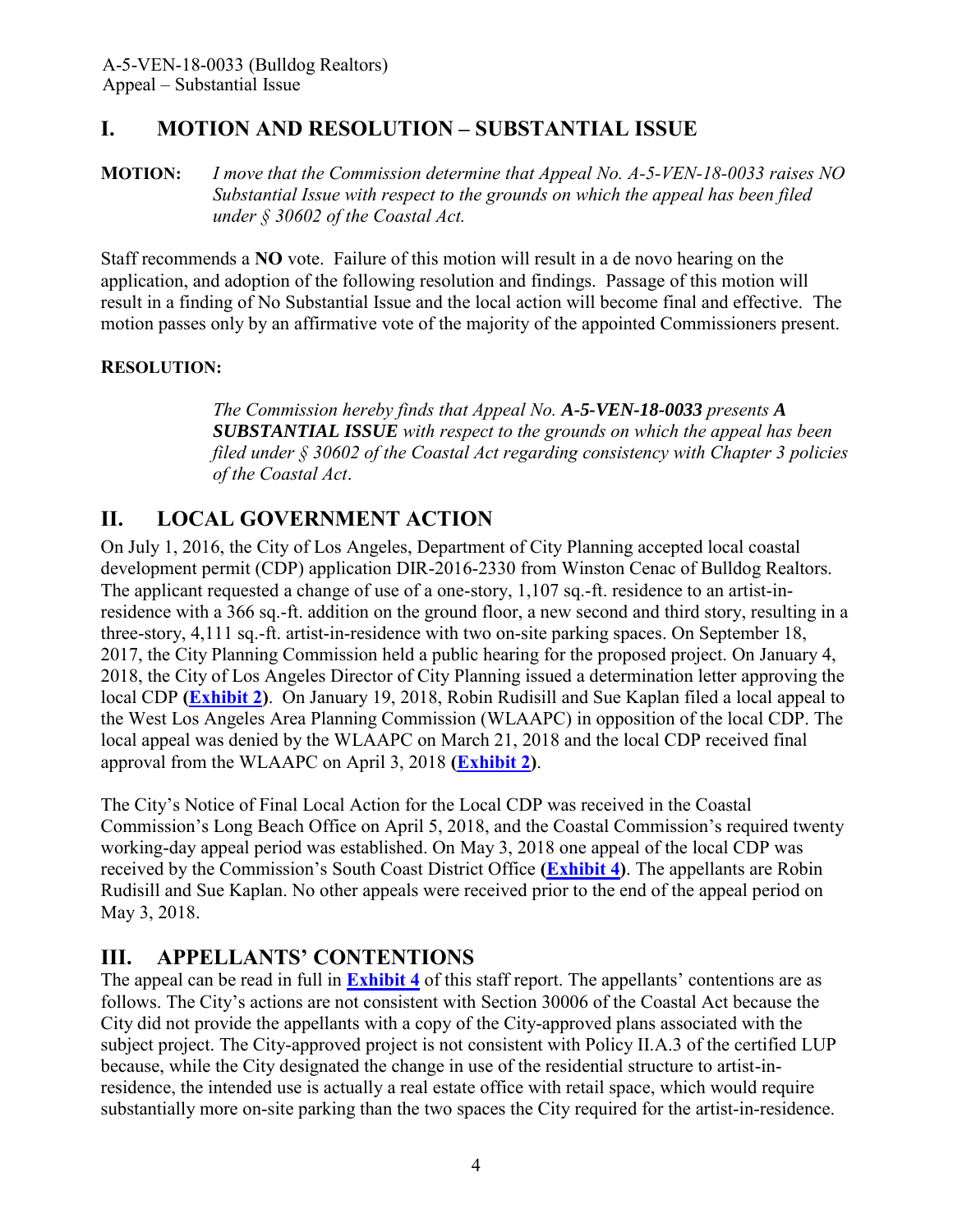The project is not consistent with Policies I.E., I.F.1, and I.F.2 of the certified LUP because the City failed to recognize the historic significance of the existing structure thereby ignoring the historical and cultural resources that may be affected by the proposed project as well as the proposed project's impact on community character in the area. The City-approved project is not consistent with Sections 30251 or 30253 of the Coastal Act because, at three stories with a zero-ft. side yard setback on the upper floors, it is not visually compatible with the character of the surrounding area and does not protect Venice as a special community. The project is not consistent with the City's Zoning Code with regard to side yard setbacks because the City approved zero-ft. setbacks for the side yards of the proposed second and third stories for unqualified reasons. The project will prejudice the City's ability to prepare a certified LCP because it is not consistent with the policies of the certified LUP or the Coastal Act, and the project is not consistent with the Mello Act because the City did not make all the necessary findings that the project is consistent with the Mello Act.

## <span id="page-4-0"></span>**IV. APPEAL PROCEDURES**

Section 30600(b) of the Coastal Act provides that prior to certification of its LCP, a local jurisdiction may, with respect to development within its area of jurisdiction in the coastal zone and consistent with the provisions of Sections 30604, 30620 and 30620.5, establish procedures for the filing, processing, review, modification, approval or denial of a coastal development permit. Pursuant to this provision, the City of Los Angeles developed a permit program in 1978 to exercise its option to issue local coastal development permits. Sections 13301-13325 of Title 14 of the California Code of Regulations provide procedures for issuance and appeals of locally issued coastal development permits. Section 30602 of the Coastal Act allows *any* action by a local government on a coastal development permit application evaluated under Section 30600(b) to be appealed to the Commission. The standard of review for such an appeal is the Chapter 3 policies of the Coastal Act. [Cal. Pub. Res. Code §§ 30200 and 30604.]

After a final local action on a local CDP application, the Coastal Commission must be noticed within five days of the decision. After receipt of such a notice, which contains all the required information, a twenty working-day appeal period begins during which any person, including the applicant, the Executive Director, or any two members of the Commission, may appeal the local decision to the Coastal Commission. [Cal. Pub. Res. Code § 30602.] As provided under section 13318 of Title 14 of the California Code of Regulations, the appellant must conform to the procedures for filing an appeal as required under section 13111 of Title 14 of the California Code of Regulations, including the specific grounds for appeal and a summary of the significant question raised by the appeal.

The action currently before the Commission is to find whether there is a "substantial issue" or "no substantial issue" raised by the appeal of the local approval of the proposed project. Sections 30621 and 30625(b)(1) of the Coastal Act require a de novo hearing of the appealed project unless the Commission determines that no substantial issue exists with respect to the grounds for appeal.

Commission staff recommends a finding of **substantial issue**. If the Commission decides that the appellants' contentions raise no substantial issue as to conformity with Chapter 3 of the Coastal Act, the action of the local government becomes final. Alternatively, if the Commission finds that a substantial issue exists with respect to the conformity of the action of the local government with the Chapter 3 policies of the Coastal Act, the local CDP is voided and the Commission typically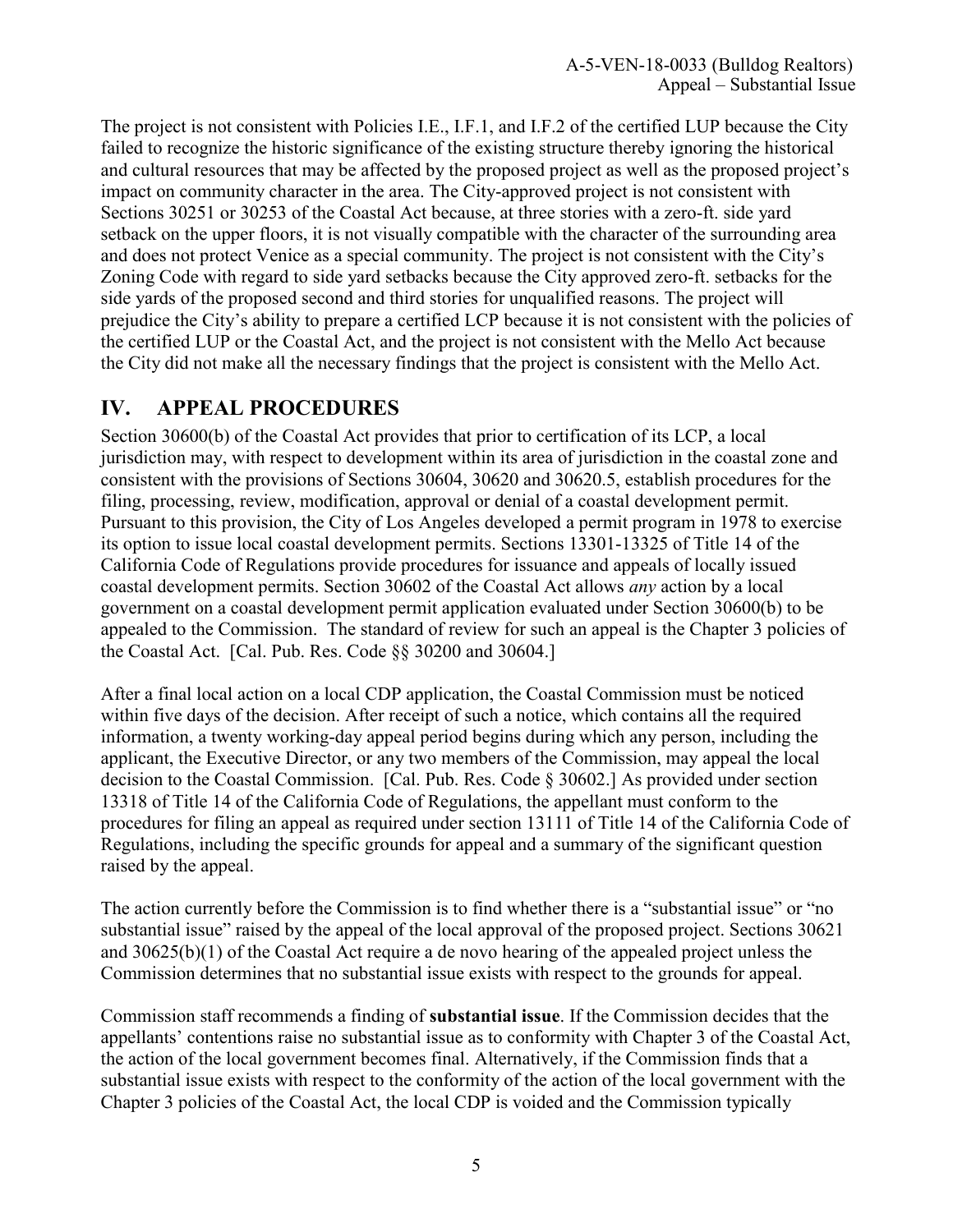continues the public hearing to a later date in order to review the coastal development permit as a de novo matter. [Cal. Pub. Res. Code §§ 30621 and 30625.] Section 13321 of the Coastal Commission regulations specifies that de novo actions will be heard according to the procedures outlined in Sections 13114 and 13057-13096 of the Commission's regulations.

If there is no motion from the Commission to find no substantial issue, it will be presumed that the appeal raises a substantial issue and the Commission will schedule the de novo phase of the public hearing on the merits of the application directly following the substantial issue finding. A de novo public hearing on the merits of the application uses the Chapter 3 policies of the Coastal Act. The certified Venice LUP is used as guidance. Sections 13110-13120 of Title 14 of the California Code of Regulations further explain the appeal hearing process.

If the Commission decides to hear arguments and vote on the substantial issue question, those who are qualified to testify at the hearing, as provided by Section 13117 of Title 14 of the California Code of Regulation, will have three minutes per side to address whether the appeal raises a substantial issue. The only persons qualified to testify before the Commission at the substantial issue portion of the appeal process are the applicant, persons who opposed the application before the local government (or their representatives), and the local government. Testimony from other persons must be submitted in writing. The Commission will then vote on the substantial issue matter. It takes a majority of Commissioners present to find that the grounds for the appeal raise no substantial issue.

### **V. SINGLE PERMIT JURISDICTION AREA**

The proposed development is within the coastal zone of the City of Los Angeles. Section 30600(b) of the Coastal Act allows a local government to assume permit authority prior to certification of its local coastal program. Under that section, the local government must agree to issue all permits within its jurisdiction. In 1978, the City of Los Angeles elected to issue its own CDPs pursuant to this provision of the Coastal Act.

Within the areas specified in Section 30601 of the Coastal Act, which is known in the City of Los Angeles permit program as the Dual Permit Jurisdiction area, the Act requires that any development that receives a local CDP also obtain such a permit from the Coastal Commission. Section 30601 requires a second CDP from the Commission on all lands located (1) between the sea and the first public road, (2) within 300 feet of the inland extent of a beach, or the sea where there is no beach, (3) on tidelands or submerged lands, (4) on lands located within 100 feet of a wetland or stream, or (5) on lands located within 300 feet of the top of the seaward face of a coastal bluff. Outside that area, the local agency's (City of Los Angeles) CDP is the only coastal development permit required. Thus, it is known as the Single Permit Jurisdiction area, although all CDPs approved by the City of Los Angeles are appealable to the Coastal Commission.

The proposed development is located approximately one-half mile inland of the beach within the area of the City of Los Angeles that has been designated in the City's permit program as the "Single Permit Jurisdiction" area pursuant to Section 13307 of Title 14 of the California Code of Regulations and Section 30601 of the Coastal Act. The applicant received a local CDP (DIR 2016- 2330) from the City of Los Angeles on April 3, 2018. The local CDP has been appealed to the Commission. This is the substantial hearing for the appeal.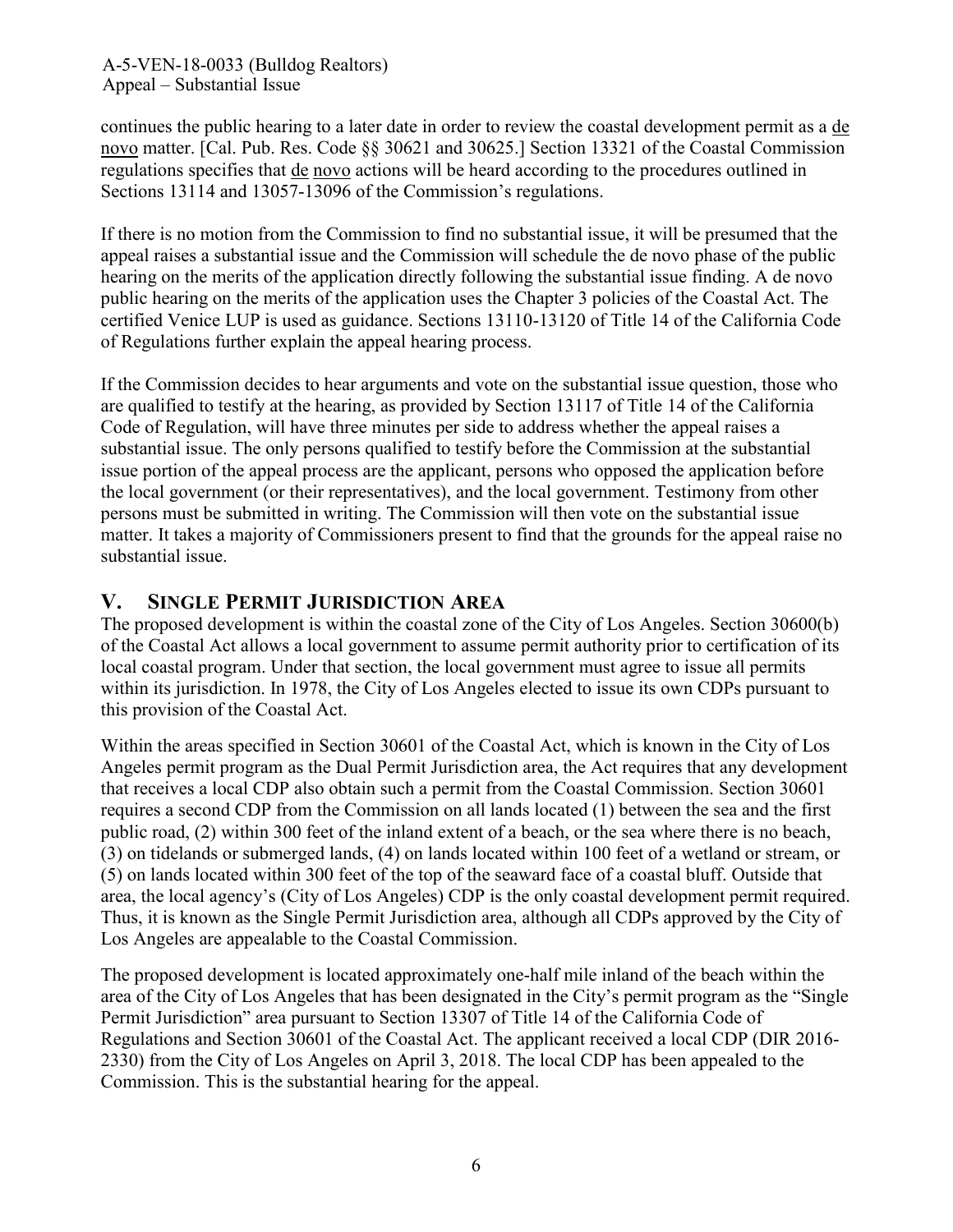## <span id="page-6-0"></span>**VI. FINDINGS AND DECLARATIONS**

## <span id="page-6-1"></span>**A. PROJECT DESCRIPTION AND LOCATION**

The City approved a change of use and addition to a one-story, 1,107 sq.-ft. single-family residence to a three-story, 35-ft. high, 4,111 sq.-ft. artist-in-residence with office space on the ground floor, two on-site parking spaces, and two on-site bicycle parking stalls **[\(Exhibit 3\)](https://documents.coastal.ca.gov/reports/2017/7/W15b/W15b-7-2017-exhibits.pdf)**. The City's approval also includes a Zoning Administrator's Adjustment for zero-ft. side-yard setbacks instead of the normally required five ft. and a rear yard setback of five ft. instead of the normally required 15 ft. **[\(Exhibit 2\)](https://documents.coastal.ca.gov/reports/2017/7/W15b/W15b-7-2017-exhibits.pdf)**.

The project site is located approximately one-half of a mile inland of the beach in the North Venice subarea of Venice **[\(Exhibit 1\)](https://documents.coastal.ca.gov/reports/2017/7/W15b/W15b-7-2017-exhibits.pdf)**. The subject lot is approximately 3,417 sq.-ft. in area and is designated Artcraft by the certified Venice LUP and C2-1 (Commercial Artcraft) by the City of Los Angeles Zoning Code. The project is located within the Beach Impact Zone designated by the certified LUP.

## <span id="page-6-2"></span>**B. FACTORS TO BE CONSIDERED IN SUBSTANTIAL ISSUE ANALYSIS**

Section 30625(b)(2) of the Coastal Act requires a de novo hearing of the appealed project unless the Commission determines that no substantial issue exists with respect to the grounds on which the appeal has been filed pursuant to Section 30603(a) of the Coastal Act. The term "substantial issue" is not defined in the Coastal Act or its implementing regulations. Section 13115(b) of the Commission's regulations simply indicates that the Commission will hear an appeal unless it "finds that the appeal raises no significant question." In previous decisions on appeals, the Commission has considered the following factors.

- 1. The degree of factual and legal support for the local government's decision that the development is consistent or inconsistent with the relevant provisions of the Coastal Act;
- 2. The extent and scope of the development as approved or denied by the local government;
- 3. The significance of the coastal resources affected by the decision;
- 4. The precedential value of the local government's decision for future interpretations of its LCP; and,
- 5. Whether the appeal raises local issues, or those of regional or statewide significance.

Even when the Commission chooses not to hear an appeal, appellants nevertheless may obtain judicial review of the local government's coastal permit decision by filing petition for a writ of mandate pursuant to Code of Civil Procedure, Section 1094.5.

Staff is recommending that the Commission find that a substantial issue exists with respect to the grounds on which an appeal has been filed pursuant to Section 30602 of the Coastal Act.

### <span id="page-6-3"></span>**C. SUBSTANTIAL ISSUE ANALYSIS**

The City of Los Angeles does not have a certified LCP for any of its segments that fall within the coastal zone. However, the Venice segment of the City of Los Angeles does have a certified LUP. The standard of review for the appeal is the Coastal Act, but the LUP may be used as guidance.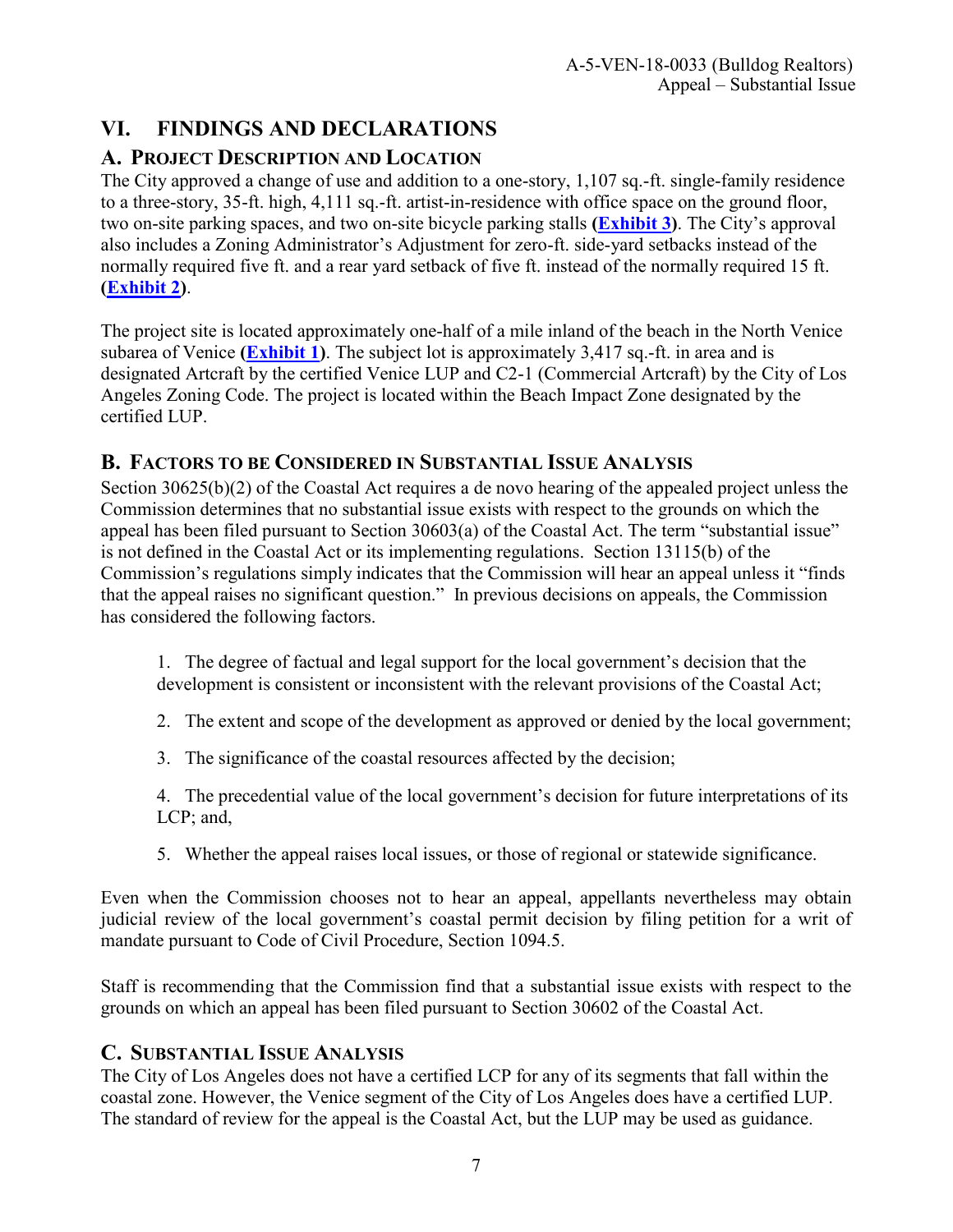As stated in Section IV of this report, the grounds for an appeal of a CDP issued by the local government prior to certification of its LCP are the project's conformity with Chapter 3 policies of the Coastal Act. Any local government CDP issued or denied prior to certification of its LCP may be appealed to the Commission. The Commission shall hear an appeal unless it determines that no substantial issue exists as to conformity with Chapter 3 policies of the Coastal Act. The appellants' contentions are summarized in Section III of this staff report.

The Commission's standard of review for determining whether to hear the appeal is only whether the appeal raises a substantial issue as to conformity with Chapter 3 of the Coastal Act. Cal. Pub. Res. Code § 30625(b)(1); 14 C.C.R. § 13321. The Commission's decision will be guided by the factors listed in the previous section of this report (B. Factors to be Considered in Substantial Issue Analysis).

This appeal raises a substantial issue as to conformity with Chapter 3 of the Coastal Act (Cal. Pub. Res. Code §§ 30200-30265.5).<sup>1</sup> The Notice of Decision for Local CDP No. DIR 2016-2330 and accompanying Final Staff Report issued by the City of Los Angeles state that the City applied the policies of Chapter 3 of the Coastal Act and concluded, in part, that the development, as proposed and conditioned by the City, would be consistent with Chapter 3 of the Coastal Act and will not prejudice the ability of the City to prepare an LCP for the Venice Coastal Zone **[\(Exhibit 2\)](https://documents.coastal.ca.gov/reports/2017/7/W15b/W15b-7-2017-exhibits.pdf)**.

Section 30006 of the Coastal Act states:

*The Legislature further finds and declares that the public has a right to fully participate in decisions affecting coastal planning, conservation and development; that achievement of sound coastal conservation and development is dependent upon public understanding and support; and that the continuing planning and implementation of programs for coastal conservation and development should include the widest opportunity for public participation.* 

Section 30213 of the Coastal Act states:

*Lower cost visitor and recreational facilities shall be protected, encouraged, and, where feasible, provided. Developments providing public recreational opportunities are preferred.* 

*The commission shall not: (1) require that overnight room rentals be fixed at an amount certain for any privately owned and operated hotel, motel, or other similar visitor-serving facility located on either public or private lands; or (2) establish or approve any method for the identification of low or moderate income persons for the purpose of determining eligibility for overnight room rentals in any such facilities.* 

Section 30251 of the Coastal Act states:

 $\overline{a}$ 

*The scenic and visual qualities of coastal areas shall be considered and protected as a resource of public importance. Permitted development shall be sited and designed to protect views to and along the ocean and scenic coastal areas, to minimize the alteration of natural land forms, to be visually compatible with the character of surrounding areas, and,* 

<sup>&</sup>lt;sup>1</sup> Unless otherwise indicated, all subsequent statutory references are to sections within the Coastal Act. Cal. Pub. Res. Code §§ 30000 *et seq.*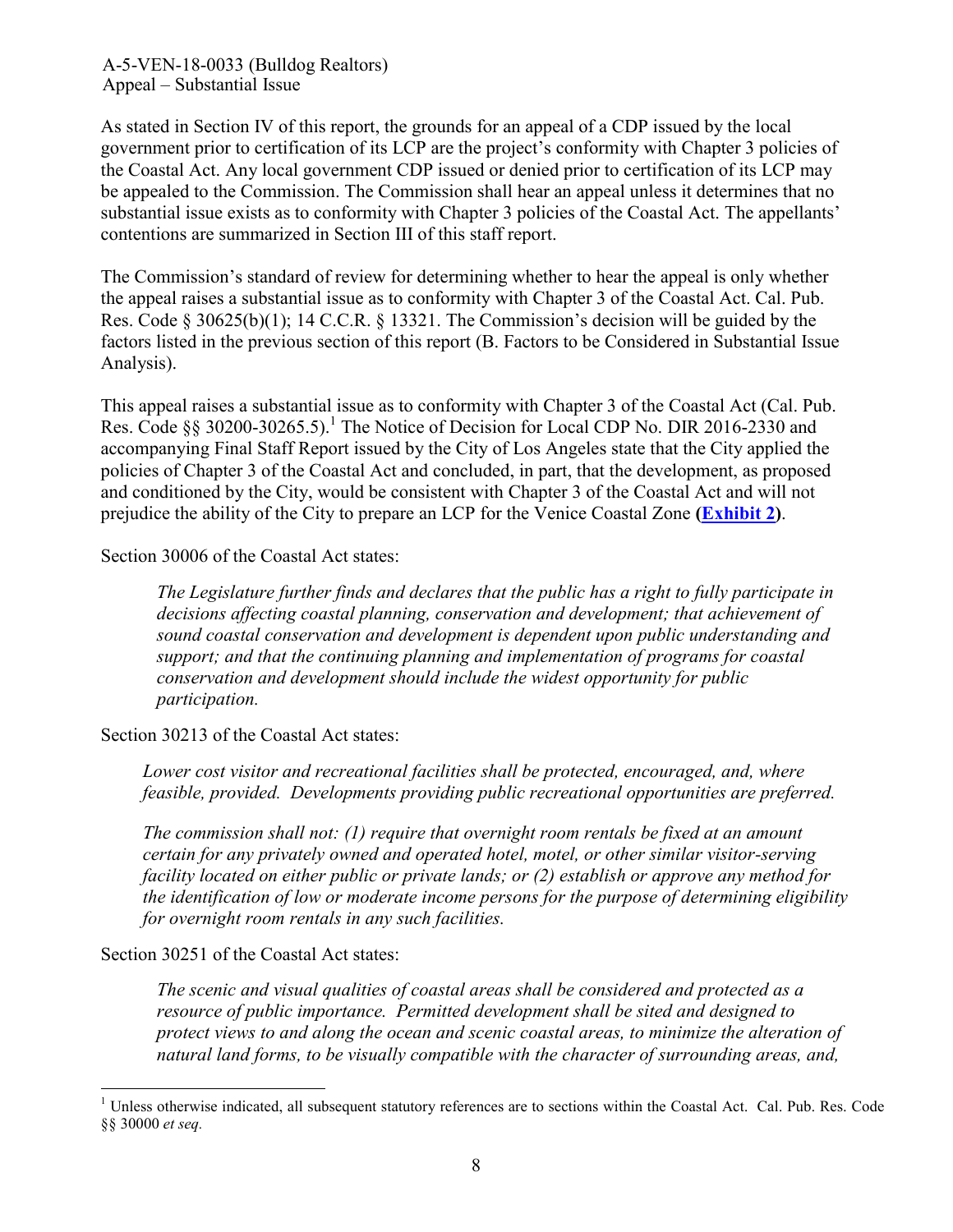*where feasible, to restore and enhance visual quality in visually degraded areas. New development in highly scenic areas such as those designated in the California Coastline Preservation and Recreation Plan prepared by the Department of Parks and Recreation and by local government shall be subordinate to the character of its setting.* 

Section 30252 of the Coastal Act states:

*The location and amount of new development should maintain and enhance public access to the coast by (1) facilitating the provision or extension of transit service, (2) providing commercial facilities within or adjoining residential development or in other areas that will minimize the use of coastal access roads, (3) providing nonautomobile circulation within the development, (4) providing adequate parking facilities or providing substitute means of serving the development with public transportation, (5) assuring the potential for public transit for high intensity uses such as high-rise office buildings, and by (6) assuring that the recreational needs of new residents will not overload nearby coastal recreation areas by correlating the amount of development with local park acquisition and development plans with the provision of onsite recreational facilities to serve the new development.* 

Section 30253 of the Coastal Act states:

*New development shall do all of the following:* 

 *(a) Minimize risks to life and property in areas of high geologic, flood, and fire hazard. (b) Assure stability and structural integrity, and neither create nor contribute significantly to erosion, geologic instability, or destruction of the site or surrounding area or in any way require the construction of protective devices that would substantially alter natural landforms along bluffs and cliffs.* 

*(c) Be consistent with requirements imposed by an air pollution control district or the State Air Resources Board as to each particular development.* 

 *(d) Minimize energy consumption and vehicle miles traveled.* 

*(e) Where appropriate, protect special communities and neighborhoods that, because of their unique characteristics, are popular visitor destination points for recreational uses.* 

Certified Venice LUP Policy I.B.3, states:

*Commercial Artcraft Land Use Designation. The purpose of this land use designation is to create enclaves in which the artisan segments of the population may live, create, and market their work, to maintain the variety and distinctiveness of Venice's lifestyles. Residential density in the Commercial Artcraft designation shall not exceed one unit per 800 – 1200 square feet of lot area.* 

*Land designated Commercial Artcraft in the Venice Coastal Zone shall include the following areas:* 

*North Venice: As indicated on the Land Use Policy Maps (exhibits 10a – 10b), properties located along Abbot Kinney Boulevard from North Venice Boulevard to Westminster Avenue, along Windward Avenue from Ocean Front Walk to Pacific Avenue, and along Ocean Front Walk in that vicinity, including a small site at North Venice Boulevard and Pacific Avenue.*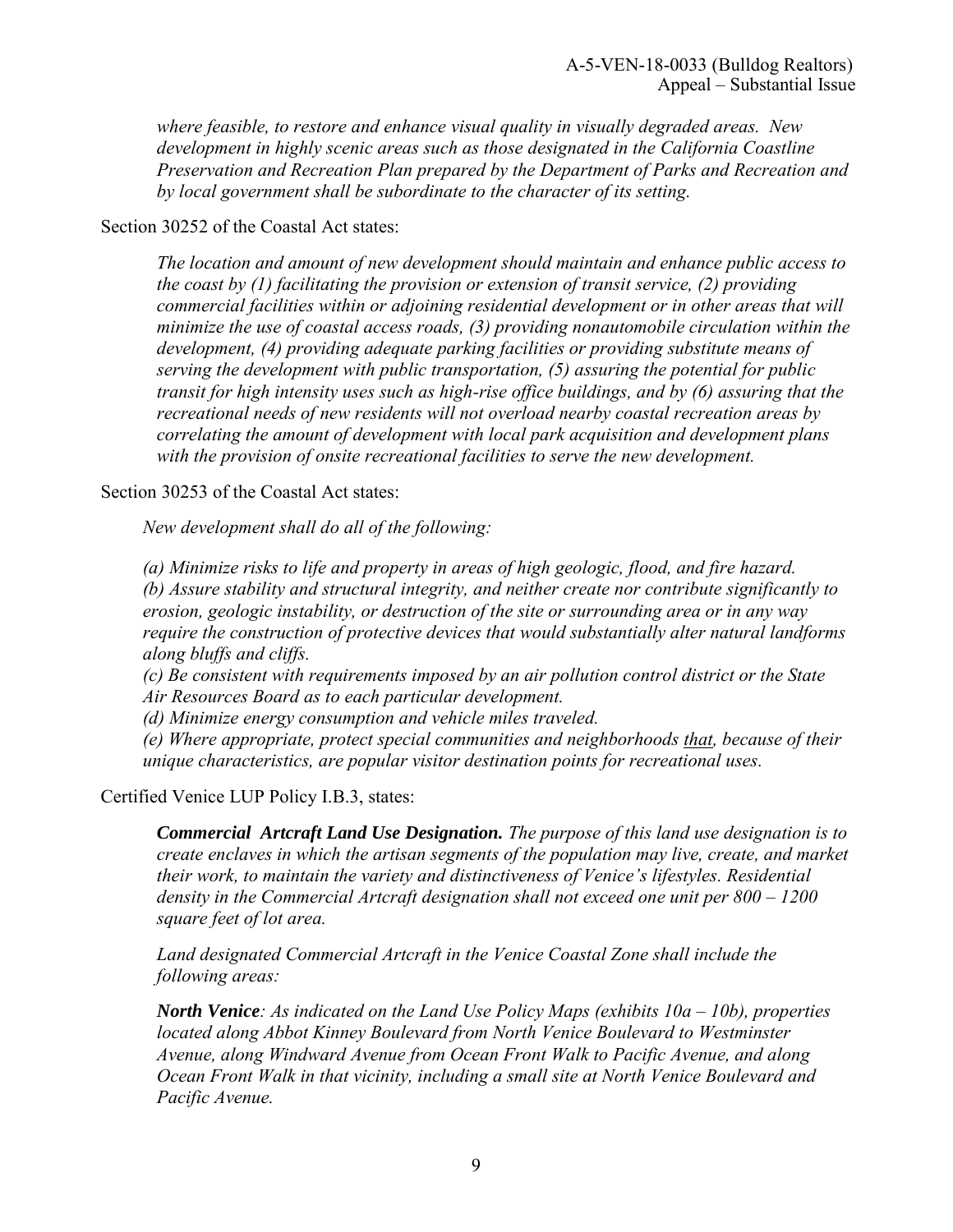*Uses: Artcraft activities including mixed-uses, combining residential and commercial uses which emphasize artist-in-residence uses, small businesses, light industrial and artisian activities are permitted in these areas. Drive-thru facilities and billboards shall be prohibited in the Commercial Artcraft land use designation.* 

### Certified Venice LUP Policy I.B.9, states:

*Artcraft Overlay District Uses. Uses currently permitted by code in citywide designated artcraft overlay districts shall be evaluated for their appropriateness in the Venice Coastal Zone. In order to protect residents from the adverse effects of potentially detrimental uses (i.e., those that require use of toxic substances or create excessive noise), such uses shall either be eliminated or restricted in the Venice Coastal Zone.* 

### Certified Venice LUP Policy I.C.4, states:

*Accessory Retail Use. On-site retail sale of goods produced industrially designated lands and in areas recommended for artcraft shall be encouraged. Adequate off-street parking shall be required for all uses consistent with Policies II.A.3 and 4.* 

### Certified Venice LUP Policy I.E.1, states:

*General. Venice's unique social and architectural diversity should be protected as a Special Coastal Community pursuant to Chapter 3 of the California Coastal Act of 1976.* 

### Certified Venice LUP Policy I.E.2, states:

*Scale. New development within the Venice Coastal Zone shall respect the scale and character of community development. Buildings which are of a scale compatible with the community (with respect to bulk, height, buffer and setback) shall be encouraged. All new development and renovations should respect the scale, massing, and landscape of existing residential neighborhoods. Lot consolidations shall be restricted to protect the scale of existing neighborhoods. Roof access structures shall be limited to the minimum size necessary to reduce visual impacts while providing access for fire safety. In visually sensitive areas, roof access structures shall be set back from public recreation areas, public walkways, and all water areas so that the roof access structure does not result in a visible increase in bulk or height of the roof line as seen from a public recreation area, public walkway, or water area. No roof access structure shall exceed the height limit by more than ten (10') feet. Roof deck enclosures (e.g. railings and parapet walls) shall not exceed the height limit by more than 42 inches and shall be constructed of railings or transparent materials. Notwithstanding other policies of this LUP, chimneys, exhaust ducts, ventilation shafts and other similar devices essential for building function may exceed the specified height limit in a residential zone by five feet.* 

Certified Venice LUP Policy I.E.5, states:

*Nonconforming Structures. Where extensive renovation of and/or major addition to a structure is proposed and the affected structure is nonconforming or there is another nonconforming structure on the site, or a project is proposed that would greatly extend the life of a nonconforming structure or that eliminates the need for the nonconformity, the following shall apply:*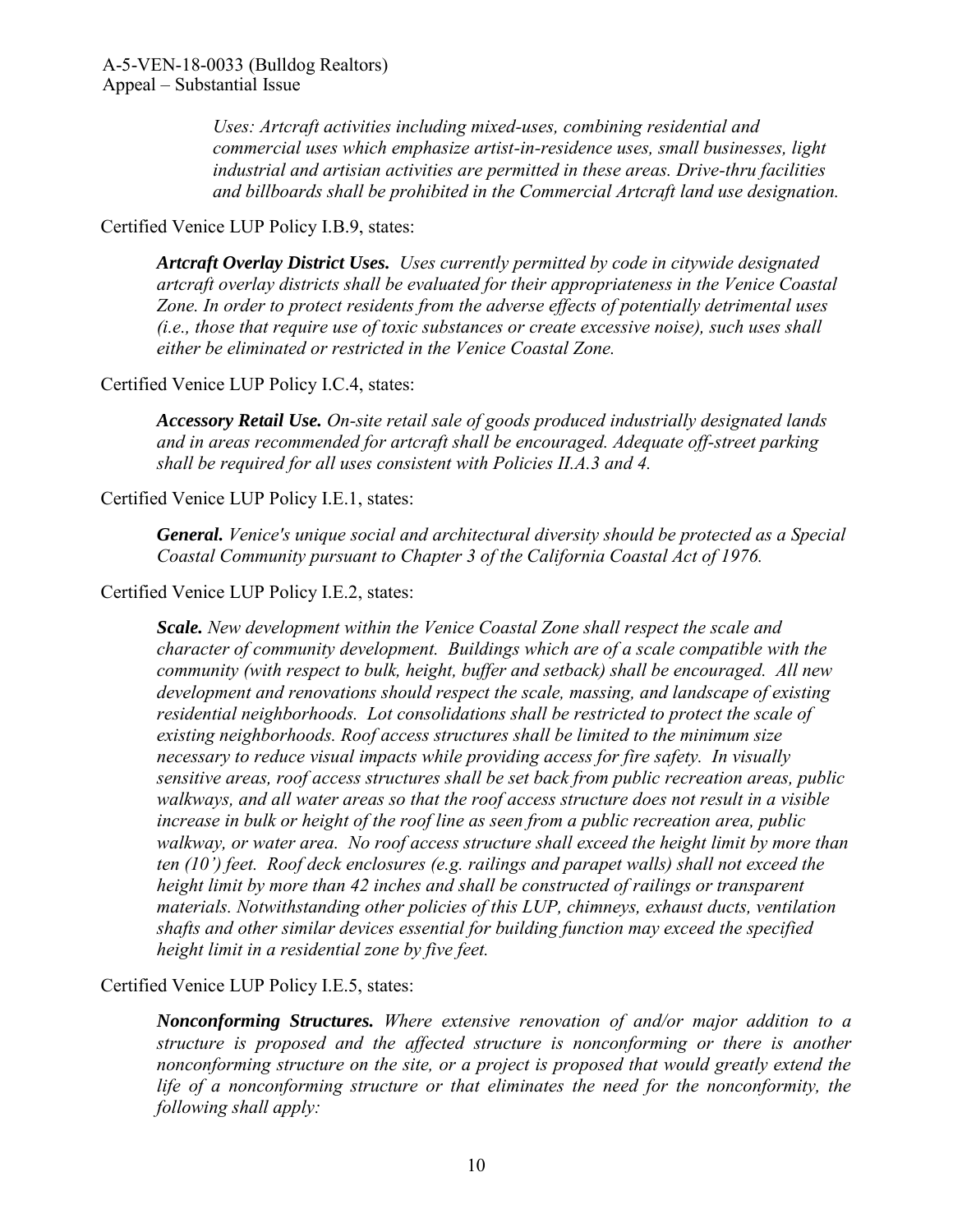*Unless the City finds that it is not feasible to do so, the project must result in bringing the nonconforming structure into compliance with the current standards of the certified LCP, unless in its nonconformity it achieves a goal associated with community character (i.e. the reuse and renovation of a historic structure) or affordable housing that could not be achieved if the structure conforms to the current standards of the certified LCP.* 

### Certified Venice LUP Policy I.F.1, states:

*Historic and Cultural Resources. The historical, architectural and cultural character of structures and landmarks in Venice should be identified, protected and restored where appropriate, in accordance with historical preservation guidelines.* 

*The following buildings, streets, and trees have been identified through the coordinated efforts of surveys performed by the Venice Historical Society, Venice Community, State Conservancy and City of Los Angeles as significant architectural, historical and cultural landmarks in the Venice Coastal Zone.* 

 *Venice City Hall Lighthouse Street Bridge Eastwind Community Gardens Crown Arms (Catamaran St.) Bay Cities Laundry Sidewalk Café (1915) Waldorf Hotel (1913) St. Charles Hotel (1905) – (St. Marks Annex). Abbot Kinney Boulevard between Venice Boulevard and Brooks Avenue Old Venice Jail Breakwater (1905) Brick Street – 18th Street 64 – 72 Market Street (1913 – 14) Canals Bridges Old Venice Library The Windward area, including the Windward Colonnades, Windward Apartments (1906), 52 Windward Avenue and 80 Windward Avenue (constructed in 1905 and housed the First National Bank). Walk streets (as shown in the LUP on Exhibit 19, Pedestrian Access and Bicycle Trails).* 

Certified Venice LUP Policy I.F.2, states:

*Reuse and Renovation of Historic Structures. Wherever possible, the adaptive reuse and renovation of existing historic structures shall be encouraged so as to preserve the harmony and integrity of historic buildings identified in this LUP. This means:* 

 *a. Renovating building facades to reflect their historic character as closely as possible, and discouraging alterations to create an appearance inconsistent with the actual character of the buildings.*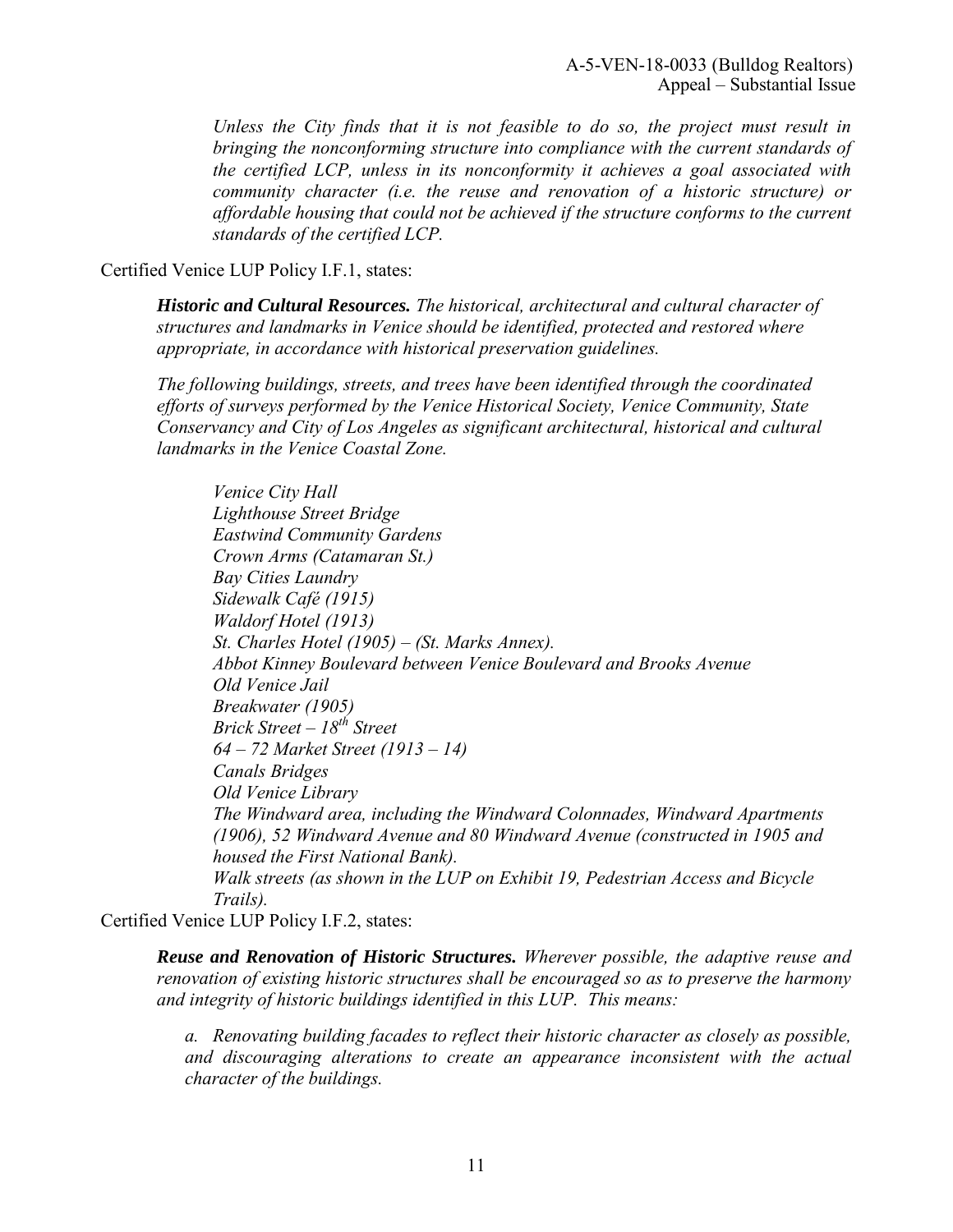*b. Protecting rather than demolishing historic or culturally significant properties by finding compatible uses which may be housed in them that require a minimum alteration to the historic character of the structure and its environment.* 

*c. Rehabilitation shall not destroy the distinguishing feature or character of the property and its environment and removal or alteration of historical architectural features shall be minimized.* 

 *d. The existing character of building/house spaces and setbacks shall be maintained.* 

*e. The existing height, bulk and massing which serves as an important characteristic of the resource shall be retained.* 

Certified Venice LUP Policy II.A.3, states:

*Parking Requirements. The parking requirements outlined in the following table shall apply to all new development, any addition and/or change of use. The public beach parking lots and the Venice Boulevard median parking lots shall not be used to satisfy the parking requirements of this policy. Extensive remodeling of an existing use or change of use which does not conform to the parking requirements listed in the table shall be required to provide the missing numbers of parking spaces or provide an in-lieu fee payment into the Venice Coastal Parking Impact Trust Fund for the existing deficiency. The Venice Coastal Parking Impact Trust Fund will be utilized for improvement and development of public parking facilities that improve public access to the Venice Coastal Zone.* 

| PARKING REQUIREMENT TABLE (relevant requirements) |                                                |  |
|---------------------------------------------------|------------------------------------------------|--|
| <b>USE</b>                                        | OFF-STREET PARKING REQUIRED                    |  |
| Artist in residence (no sales)                    | 2 spaces for each dwelling unit.               |  |
| Single family dwelling on lots of 40 feet or more | 3 spaces                                       |  |
| in width, or 35 feet or more in width if adjacent |                                                |  |
| to an alley                                       |                                                |  |
| General Office and other Business, Technical      | 1 space for each 250 square feet of floor area |  |
| Services, Administrative or Professional Offices  |                                                |  |

Certified Venice LUP Policy II.A.4, states:

*Parking Requirements in the Beach Impact Zone. Any new and/or any addition to commercial, industrial, and multiple-family residential development projects within the Beach Impact Zone shall provide additional (in addition to parking required by Policy II.A.3) parking spaces for public use or pay in-lieu fees into the Venice Coastal Parking Impact Trust Fund.* 

*Beach Impact Zone (BIZ) Parking Impact Trust Fund criteria:* 

*a. Commercial and industrial projects in the BIZ shall provide one additional parking spaces for each 640 square feet of floor area of the ground floor. Up to 50% of the total number of these additional parking spaces required in this section may be paid for in lieu of providing spaces.*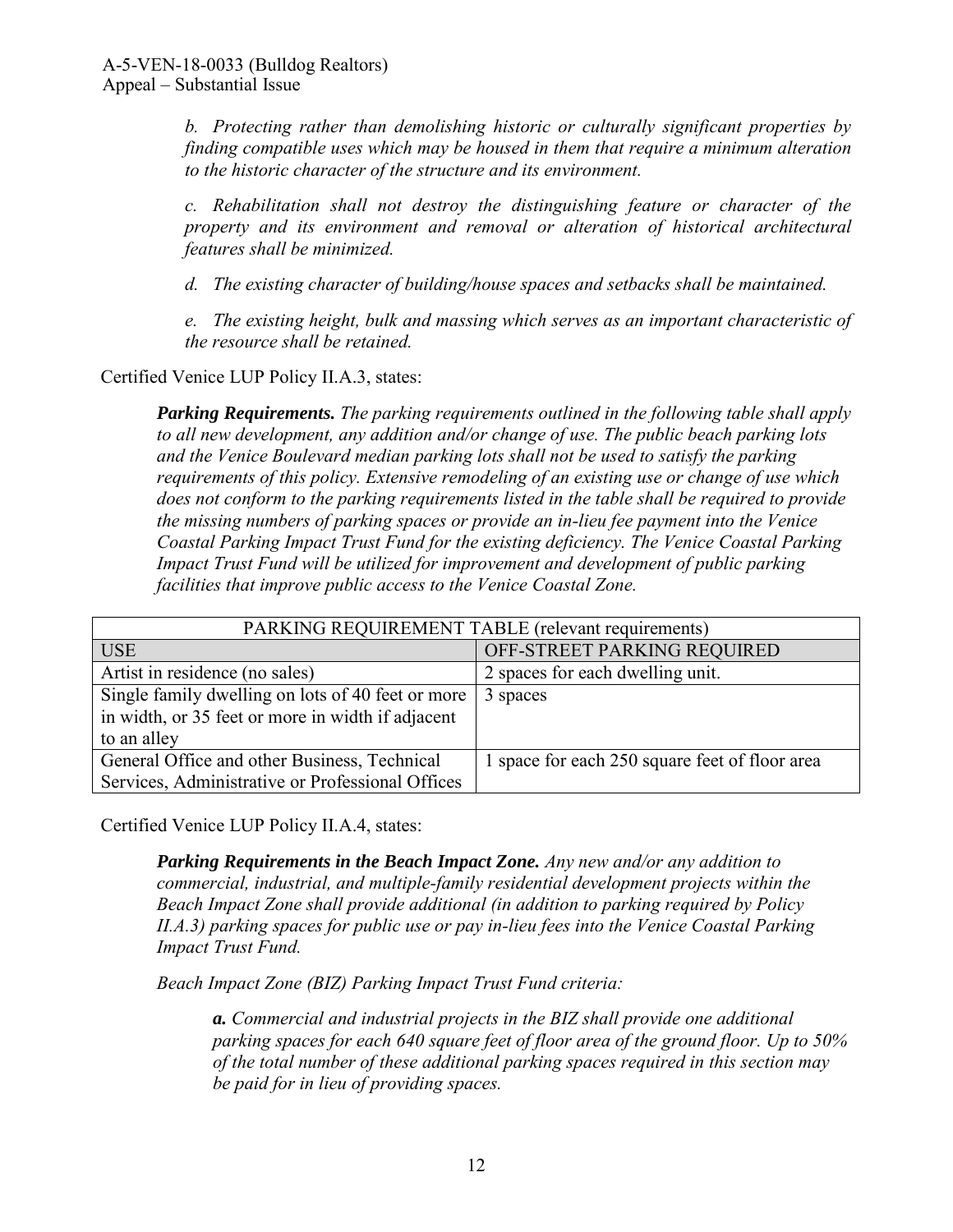*b. Multiple family residential projects in the BIZ shall provide and additional parking space for each 1,000 square feet of floor area of the ground floor for multiple dwelling projects of three units of more. Up to 100% of the total number of these additional parking spaces required in this section may be paid for in lieu of providing spaces. The recommended rates shall be established based upon the development cost study of the area.* 

*c. All in-lieu fees shall be paid into the Venice Coastal Impact Trust Fund to be administered by the City of Los Angeles Department of Transportation for improvement and development of public parking facilities that support public access to the Venice Coastal Zone.* 

*d. In no event shall the number of BIZ parking spaces (over and above those spaces required by the parking requirements set forth in Policy II.A.3) required for projects of three of more dwelling units, or commercial or industrial projects, be less than one (1) parking spaces for residential projects and two (2) parking spaces for commercial and industrial project.* 

#### *Implementation Strategies*

*The in lieu fee for a BIZ parking space shall be established in the (LIP) at a rate proportional to the cost of providing a physical parking space.* 

The appellants contend that they were denied full public participation in the decision affecting the local CDP under Section 30006 of the Coastal Act, because the City's determination letter regarding the local CDP did not include a copy of the project plans. While Section 30006 of the Coastal Act requires maximum public participation throughout the CDP process, it does not stipulate what constitutes maximum public participation. On November 27, 1978, the City of Los Angeles, through Ordinance 151,603, October 11, 1978, assumed permitting authority of CDPs, with conditions, for the parts of the coastal zone that fall within the City of Los Angeles. The certified noticing requirements do not require that project plans be included as part of public noticing, but state that the *"notice shall contain specific information as to the nature of the proposed development and be in a form as prescribed for that purpose."* Additionally, the Commission's regulations regarding noticing requirements state that noticing for a CDP application shall contain: the permit application number; a description of the proposed development; the date, time, and location at which the application will be heard by the Commission; the general procedures of Commission hearings; direction to persons wishing to participate in the public hearing; and a statement regarding distribution of the staff report. There is no requirement in the either the City's certified ordinance or the Commission's regulation that mandates that project plans be included in public noticing for CDP applications. Thus, although project plans are typically available to members of the pubic upon request and also posted on local government and Commission websites for public review, they are not legally required as part of the notice for proposed development. As such, the appellants' contentions that they were denied full public participation because they did not receive a copy of the project plans do not raise a substantial issue regarding consistency with Chapter 3 policies of the Coastal Act.

The appellants claim that the City-approved project is not consistent with Policy II.A.3 of the certified LUP because, while the City designated the change in use of the residential structure to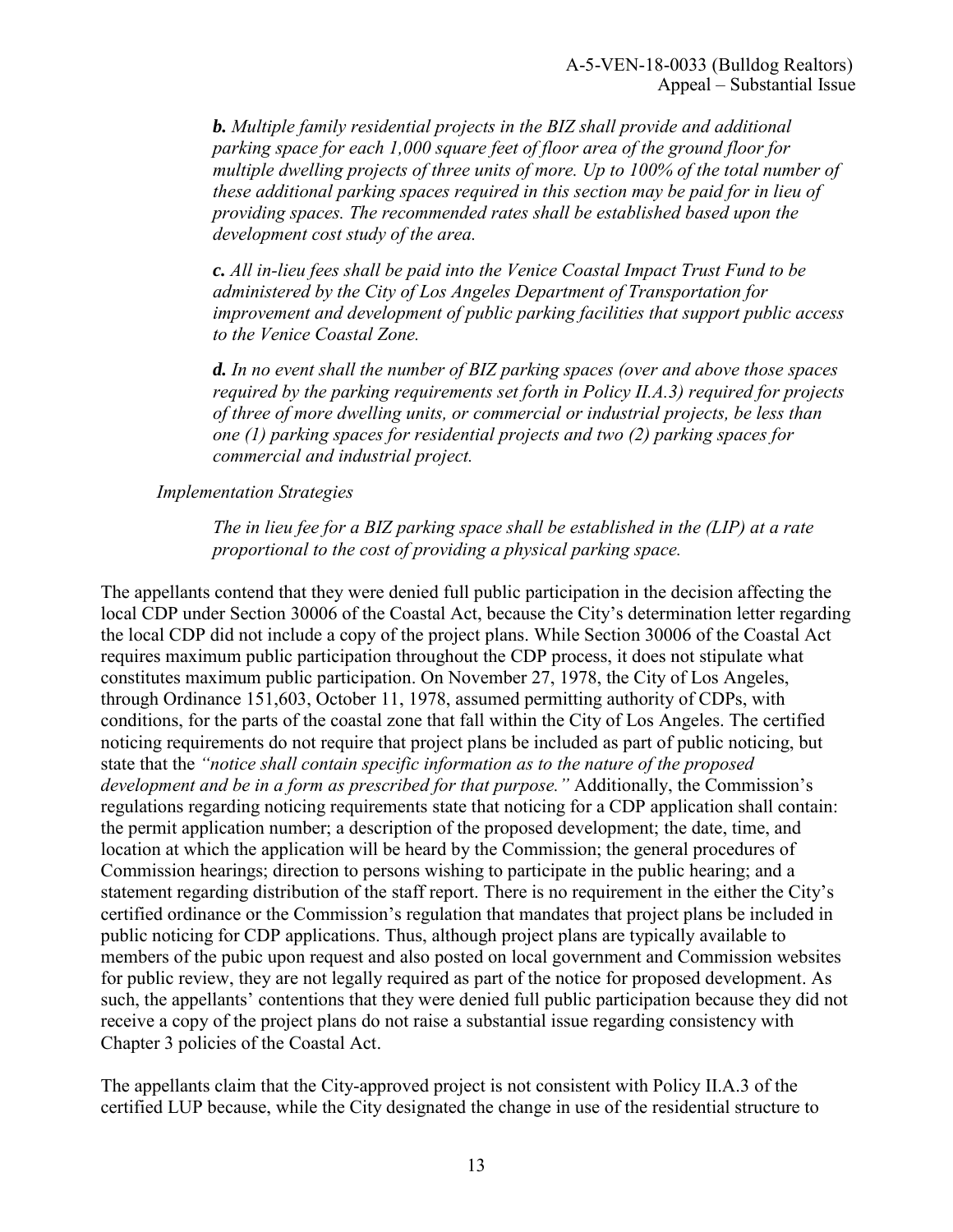artist-in-residence, the intended use is actually a real estate office with retail space, which would require substantially more on-site parking than the two spaces required by the City for the artist-inresidence. The applicant changed the project description throughout the local CDP process. The applicant had originally proposed office and retail uses on the site in addition to the residential use. The project description, as approved by the City indicates the use of the site would be an artist-inresidence. The applicant's representative has expressed to Commission staff that the applicant intends to operate a real estate business from the subject site as well as other office sites in the area **[\(Exhibit 5\)](https://documents.coastal.ca.gov/reports/2017/7/W15b/W15b-7-2017-exhibits.pdf)**.

The City-approved project plans include a lobby, office space, and work space presumably to support the operation of the applicant's real estate business **[\(Exhibit 3\)](https://documents.coastal.ca.gov/reports/2017/7/W15b/W15b-7-2017-exhibits.pdf)**. Real estate businesses are typically associated with the sale of real estate. Policy II.A.3 of the certified Venice LUP is explicit that an artist-in-residence use cannot include sales. As such, the proposed development would be more appropriately designated as a mixed-use commercial residential structure, rather than an artistin-residence, and the City should have required adequate on-site parking to support the proposed commercial/business use. The project is located within the Beach Impact Zone designated by the certified LUP. For the applicant's proposed use, the certified LUP requires two additional on-site parking spaces to meet the Beach Impact Zone standards and also requires one on-site parking space for each 250 sq.-ft. of office space. Because the City did not explicitly identify area(s) to be used as office space to support the real estate business, a calculation of how many parking spaces would be required per the LUP cannot be computed. In any case, the City-required two on-site parking spaces are not adequate to meet the demands of a commercial use and an artist-in-residence use on the same site. The parking demand of the multiple uses is more than two parking spaces. The lack of adequate parking to meet the demands of the proposed use raises a substantial issue in regards to the public access policies of the Coastal Act because customers of the business will compete with the general public for use of the limited amount of public parking that supports access to the coast.

The appellants assert that the project is not consistent with Policies I.E., I.F.1, and I.F.2 of the certified LUP because the City failed to recognize the historic significance of the existing structure thereby ignoring the historical and cultural resources that may be affected by the proposed project as well as the proposed project's impact to community character in the area. The City found that *"the subject site and existing structure have not been identified as a historic resource or within a historic district (Survey LA, 2015), the project is not listed on the National or California Register of Historic Places, or identified as a Historic Cultural Monument (HCM)."* The City determined that the proposed project is categorically exempt from CEQA, thereby acknowledging that there are no historic resources on the site. However, the applicant has proposed to maintain the majority of the existing structure with interior modifications to incorporate the interior remodel and exterior modifications necessary to accommodate the rear residential addition, thereby maintaining most of the existing structure whether it's considered "historic" or not. Additionally, the street-facing portion of the structure is proposed to remain essentially the same as it currently looks, which would, for the most part, maintain the streetscape character of the existing site. As such, the appellants' contentions regarding the project's consistency with Policies I.E., I.F.1, and I.F.2 of the certified LUP do not raise any substantial issues.

The appellants assert that the City-approved project is not consistent with Sections 30251 or 30253 of the Coastal Act because it is not visually compatible with the character of the surrounding area and does not protect Venice as a special community. The applicant's proposal includes maintaining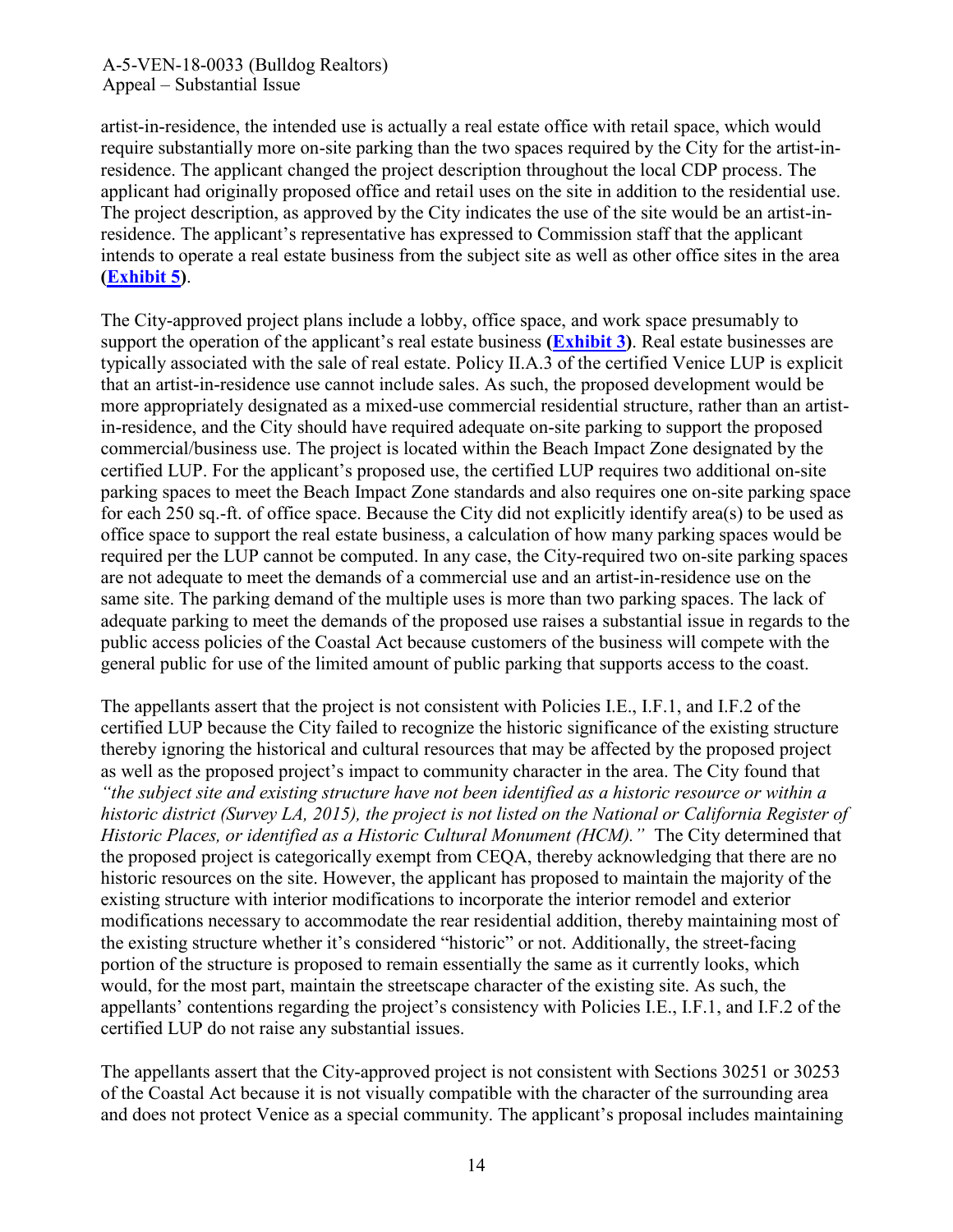most of the existing structure, including the street-facing, craftsman style portion, and adding a new three-story residential portion to the rear of the building with minimal side and rear yard setbacks. In this case, reduced side and rear yard setbacks do not disrupt any coastal resources and would not be easily visible by pedestrians, bicyclists, or motorists passing by the site. Additionally, three-story structures of varying and clashing architectural style are not uncommon in this area of Venice. However, an analysis of how the proposed structure compares to other structures in the area has not been provided to staff. As such, at this time, staff is not prepared to make a recommendation regarding the appellants' contentions that the project is not consistent with Sections 30251 and 30253 of the Coastal Act.

The appellants claim that the project is not consistent with the City's Zoning Code with regard to rear and side yard setbacks because the City approved zero-ft. setbacks for the side yards of the proposed second and third stories and a five-ft. setback for the rear portion of the proposed addition for unqualified reasons. The City's Zoning Code is not a certified document and the Commission does not have a specific mechanism for challenging the City's determination for approving adjustments regarding their own Zoning Code when there are no coastal resources identified that would be impacted by such adjustments. In this case, the appellants did not identify any coastal resources that would be negatively impacted by the rear and side yard setback adjustments approved by the City and the City's Zoning Administrator's Adjustments to the rear and side yard setbacks do not raise any Coastal Act issues in this case.

The appellants assert that the project will prejudice the City's ability to prepare a certified LCP because it is not consistent with the policies of the certified LUP or the Coastal Act. With regard to the parking requirements of the certified LUP, as described above, designating the proposed project as an Artist-in-Residence instead of a Residential/Commercial mixed use structure is not an appropriate designation in this case. As such, the proposed development could prejudice the City's ability to prepare a certified LCP with regard to land use designations and parking requirements. This assertion does raise a substantial issue.

Finally, the appellants claim that the project is not consistent with the Mello Act because the City did not make all the necessary findings that the project is consistent with the Mello Act. The City is the lead agency for determining a project's consistency with the Mello Act. The City determined that the project is consistent with the Mello Act stating that "[a] Mello Act Determination issued by the Los Angeles Housing and Community Investment Department (HCIDLA) dated April 10, 2017 states that no affordable units exist onsite...[t]herefore, no Affordable Existing Residential Units are proposed for demolition or conversion and the applicant is not required to provide any Affordable Replacement Units." In any case, the Mello Act is not the appropriate standard of review for the Commission when reviewing an appeal of a CDP issued by the City of Los Angeles. The Commission may only consider whether the appeal raises a substantial issue of conformity with the Chapter 3 policies of the Coastal Act. Thus, the appellants' contentions concerning the City's Mello Act determination does not raise a substantial issue.

The substantial issues with respect to the grounds for this appeal raised by the appellants relate to the proposed project's potential adverse impact on public access to the coast and the City's ability to prepare a certified LCP. The public access contentions relate to the lack of parking provided in relation to the increase in parking demand that would result from the change of use from Residential to Residential with a Commercial use. The residence itself has a parking demand of two spaces.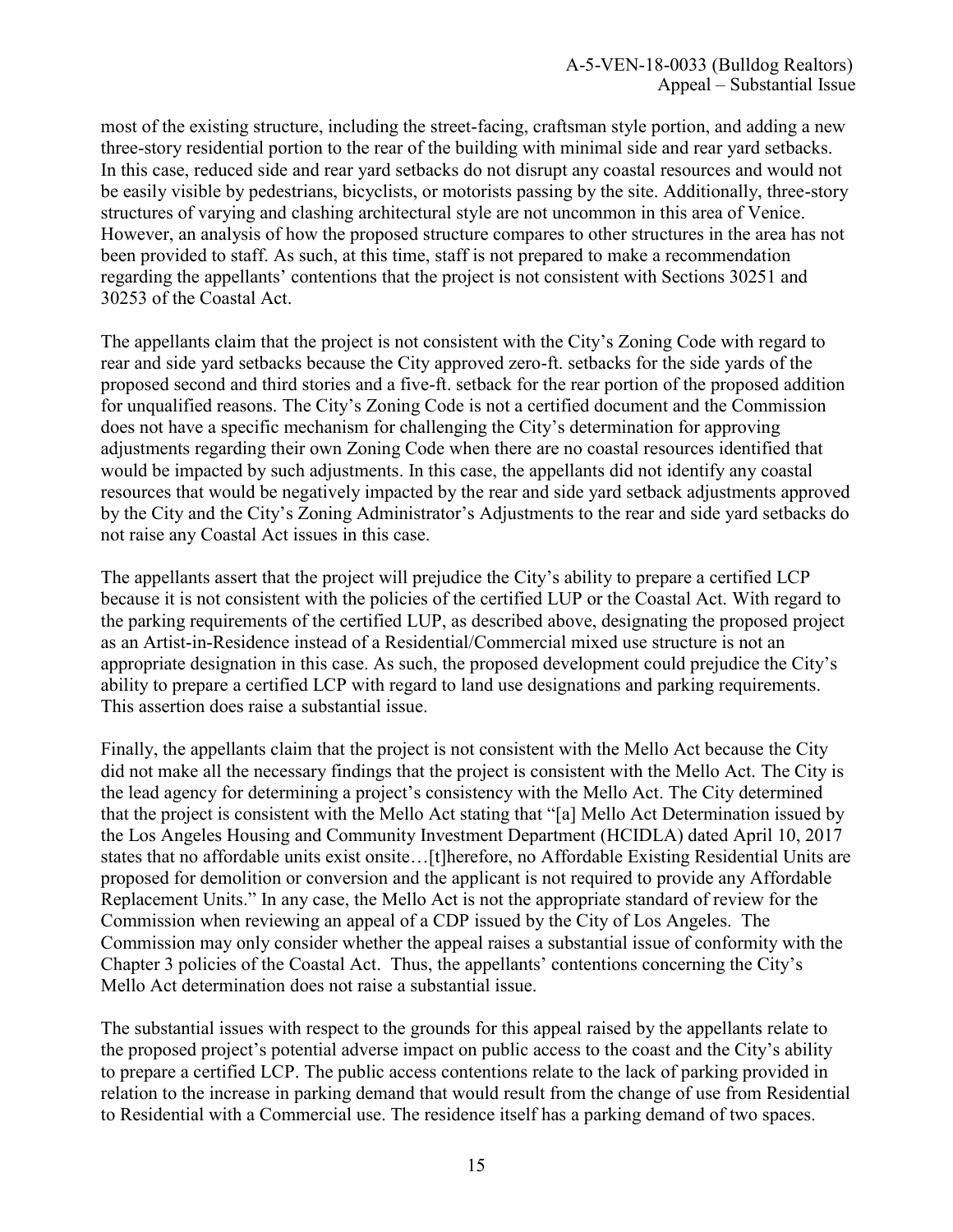Any additional commercial use would increase the parking demand above the required supply of two spaces. Additionally, such an approval would prejudice the City's ability to prepare an LCP because it is inconsistent with the certified LUP and the Chapter 3 policies of the Coastal Act. The appellants raised other contentions, which are not relevant to the Chapter 3 policies of the Coastal Act, described above.

The City approved a change-in-use of the site from Residential to Artist-in-Residence under the certified LUP. The City equated the Artist-in-Residence designation to the Live/Work Unit and Joint living and work quarters in the City's Municipal Code. While the uses of the site are not inconsistent with each other, per se, the parking requirements that the City imposed on the proposed project are for the Artist-in-Residence designation under the certified LUP only. The City-approved project plans show a lobby, office, and work area. The agent for the applicant has indicated that the applicant intends to use the designated workspace within the proposed structure to operate a real estate business **[\(Exhibit 5\)](https://documents.coastal.ca.gov/reports/2017/7/W15b/W15b-7-2017-exhibits.pdf)**. Additionally, page 6 of the City's staff report **[\(Exhibit 2\)](https://documents.coastal.ca.gov/reports/2017/7/W15b/W15b-7-2017-exhibits.pdf)** states that *"the building is currently used as a realty office,"* and page 14 of the City's staff report states *"the proposed project would maintain one artist-in-residence dwelling unit with an office/retail component on the ground floor and residential uses on the second and third floor."* 

Real estate businesses are typically associated with the sale of real estate. Policy II.A.3 of the certified LUP prohibits any sales with the land use designation of Artist-in-Residence. As such, the City should have designated the change in use from Residence to mixed use Residential with Commercial/Office/Retail use and calculated the parking requirement accordingly instead of using the parking requirement for an Artist-in-Residence, which only requires two on-site parking spaces. The issue of whether the proposed development can provide adequate parking for its intended uses, for the life of the proposed use, without negatively impacting the public beach access parking supply, is an important and substantial issue. Section 30252 of the Coastal Act requires that new development provide adequate parking facilities to maintain and enhance public access to the coast. Section 30213 of the Coastal Act requires that lower cost visitor and recreational facilities shall be protected.

Public access is an important issue and as such, the Commission has carefully reviewed projects like the proposed development that are located near popular coastal recreational areas. The City's approval of this project and other similar projects, have collectively exacerbated the parking problems for which Venice is famous. The ongoing competition for limited parking resources has resulted in the City's request for resident-only parking permits (overnight parking districts) and the County's recent request to raise parking rates in the beach parking lots to as much as \$20 per day in the Venice Beach parking lots (CDP application 5-18-0007). The City has failed to require provisions of adequate parking, thus creating additional pressure on the existing parking supply, which adversely impacts the public's ability to access the coast.

Careful review of the proposed project will allow the Commission to ensure that public access to the coast is protected. If it finds that a substantial issue exists, the Commission will have the opportunity to review and act on the proposed project at the subsequent de novo hearing. Therefore, the Commission finds that a substantial issue exists with respect the proposed project's conformance with Chapter 3 of the Coastal Act, and with the approval of Local Coastal Development Permit No. DIR 2016-2330-CDP-MEL-SPP.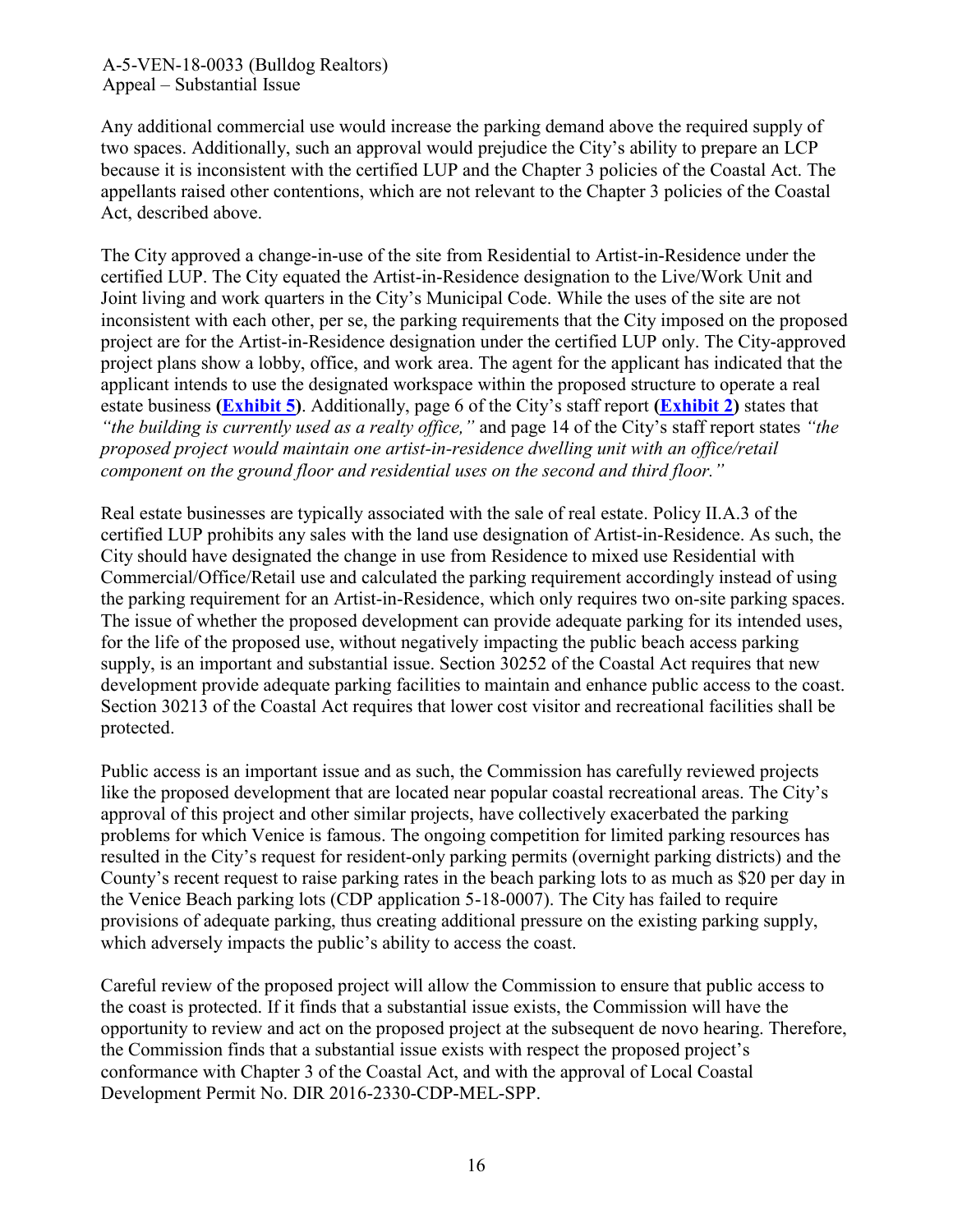Applying the five factors listed in the prior section clarifies that the appeal raises "a substantial issue" with respect to Chapter 3 of the Coastal Act, and therefore, does meet the substantiality standard of Section 30265(b)(1), because the nature of the proposed project and the local government action are not consistent with policies of Chapter 3 of the Coastal Act.

The first factor is the degree of factual and legal support for the local government's decision that the development is consistent or inconsistent with the relevant provisions of the Coastal Act. The current structure is designated as a Residential use. The City approved a change is use to an Artistin-Residence. However, the City's staff report acknowledges that the ground floor of the proposed structure would be used for office/retail purposes. Additionally, the applicant has an expressed intention of using the site to support a real estate business, which typically includes the sale of real estate. Policy II.A.3 of the certified LUP prohibits any sales with the Artist-in-Residence land use designation. Therefore, the Coastal Commission finds that the City provided an inadequate degree of factual and legal support for its decision to designate the change in use of the site from Residential to Artist-in-Residence.

The second factor is the extent and scope of the development as approved or denied by the local government. The City approved a change in use of a single-family residence from Residential to Artist-in-Residence, as well as an interior remodel and addition. The City failed to address the intended business/commercial use of the proposed structure, which includes a real estate business and, as such, is not appropriately designated an Artist-in-Residence and instead should be designated Residential/Commercial mixed use. If designated Residential/Commercial mixed use, the project would require more on-site parking than the two spaces currently required for an Artistin-Residence. Depending on the appropriate designation of the proposed/intended use of the structure, and the floor area of such a designation, substantially more on-site parking to support the proposed use could be required. Therefore, the scope of the development as approved by the City is not consistent with the land use designation policies of the certified LUP and thus, it is not consistent with public access policies of Chapter 3 of the Coastal Act.

The third factor is the significance of the coastal resources affected by the decision. Public parking is explicitly called out in Section 30212.5 of Chapter 3 of the Coastal Act and in the Shoreline Access section of the certified Venice LUP. Many people who visit the coast, and especially Venice Beach, travel long distances and it is not always practical for them to walk, ride bikes, or take public transit. It is because of this reason that protecting the public parking supply to the coast is of significant importance. The project is located within the Beach Impact Zone designated by the certified LUP, and it is a highly visited area with a very limited parking supply. The proposed project, and others like it, has the potential to negatively and cumulatively impact the public beach parking supply by not provided adequate parking for the proposed development. Therefore, the proposed development could significantly and adversely affect coastal resources.

The fourth factor is the precedential value of the local government's decision for future interpretations of its LCP. The City does not currently have a certified LCP. The proposed development is not consistent with the land use designation of the certified LUP and thus the parking requirement. The certified Venice LUP sets forth very specific parking requirements and incorrectly designating the permitted use as Artist-in-Residence instead of the intended mixed Residential/Commercial use, yields a much smaller parking requirement than if the site were appropriately designated. The proposed project is providing two on-site parking spaces for an